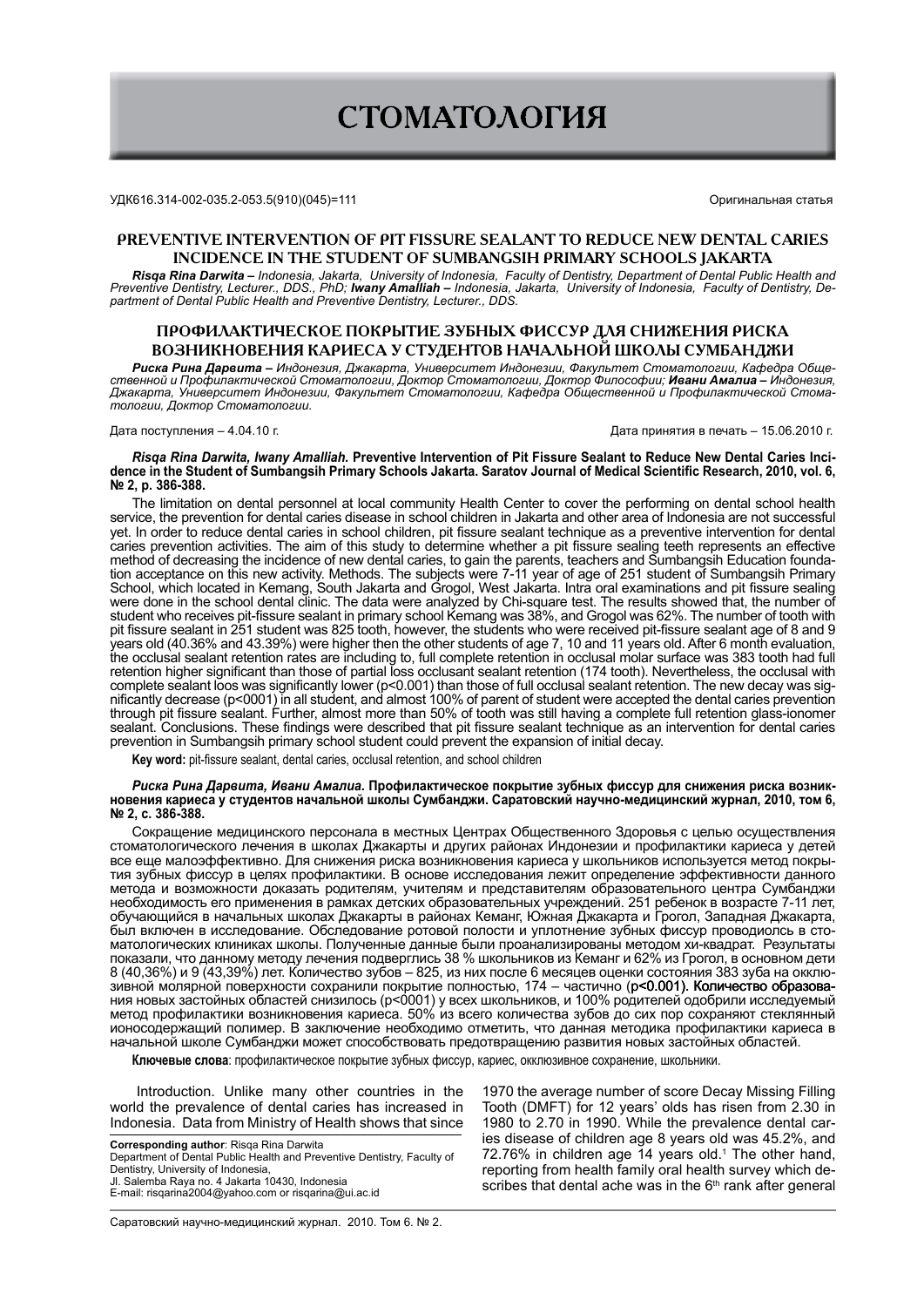symptom of other disease in health center services [1]. Dental caries therefore is becoming a serious disability in Indonesia.

Darwita (2000) was carry out research about dental treatment need in the primary school students in Jakarta had indicates that the mean DMFS for 12 year of age group was 3.65 surfaces and the mean DMFT was 1.78 teeth. In addition, these conditions describes that the largest proportion of both tooth and surface indices for each group was the decayed component, which the untreated caries is accounted for a mean of 60.8 % of surfaces, 69.2 % of tooth, and 50 percent of all decayed surfaces are occlusal surfaces [2]. This reported clearly suggests that fissure sealant in particular, as like as substantial improvements in oral health for most people in the developed country during the 20th century, if introduced, as a part of a comprehensive program, would be a great benefit for Indonesian children.

However, Ministry of health of Indonesia as the policymaker stated that one of the cause of oral health problem, such as the limitation on dental personnel at local community Health Center to cover the performing on dental school health service. Nevertheless, the main cause of the problem is the children are not a ware on oral health problem, which because of dental disease is behavioral disease. The condition gets even worse when the parents do not care about their children's oral health condition.

Therefore efforts to find an efficient and effective method for preventing widespread dental caries should be undertaken with same degree of urgency. An appropriate method of controlling dental caries taking into account on the economic of Indonesia circumstances would suggest to that primary preventive approach shall be taken. Such methods would include pit and fissure sealant is an effective preventive strategy, commonly used to protect permanent molars from decay. Pit and fissure sealants have been used for over 30 years and are approved by the American Dental Association, National Institutes of Dental and Craniofacial Research, and the American Public Health Association, and widely used as a non-operative preventive method in public dental health in several developed countries, the percentage of school-aged children with sealants has risen in recent years, as one goal of healthy people 2010 is to have 50% of children will receive dental sealants on their permanent molars [3-7].

The purpose of this study is to determine whether a fissure sealing teeth represents an effective method on decreasing the incidence of new dental caries, to gain the parents, teachers and Sumbangsih Education Foundation acceptance on this new activity.

#### **Methods.**

## *Components of the study design:*

The type of problem-solving project is preventive intervention of Pit Fissure Sealant (PFS) on healthy permanent posterior teeth (first molars) in Sumbangsih primary school children. The subjects as an intervention group is 7-11 year of age, that will receive routine interventions, there are consist of screening examination, oral hygiene instruction, Pit and fissure sealing of first molar erupted with deeply pit & fissure. The screening examinations will be undertaken by calibrated examiners as dental students who were experiences in dental clinic work, which to record each subject's oral health status using the score of Decay Missing Filling Tooth (DMFT).

#### **The dental examination**

The subjects will be examined by dental students in the student's class room by using their table and chairs. The oral examinations use a sickle probe and mouth

mirror attached to a fiber optic light source. In addition, standard procedures to prevent cross-infection will be followed including the use of disposable gloves and masks, and having instruments immersed in a solution of cold sterilizing solution for 20 minutes.

#### **Dental Sealant and Dental Health Education**

Before performing the research, all parents of subjects were gave the information about the benefits of dental sealant that will performed in their children, and the parents who were agree with dental sealant will sign in the inform consent.

The subject will receive dental health education program, there is including informing of the role of diet in dental caries initiation and progression, information about tooth brushing with fluoride toothpaste, and practice tooth brushing together at school. After all subjects perform tooth brushing together, they will get an intervention on indicated permanent molar for dental sealant by a conventional method sealant that is a sealant material was applied to the dried occlusal molar surface, after

## *The Data Management and Statistical Analysis*

The data is stored in ASCII format. Before being analyzed, the data is converted into the appropriate statistical program with use the statistical software for PC window. All collected data were analyzing using Chi-square test.

**Result.** During the study period, the total number of 251 children, age 7-11 year was eligible in Sumbangsih Primary School. The students were provided dental services at Sumbangsih Primary School dental clinic. Figure 1 describes the total number of children who were receiving pit fissure sealant in Sumbangsih Primary School Kemang (38%) and Grogol (62%).

Table.1 describes the total number of tooth indicated for pit fissure sealant in 251 student was 822 tooth, the highest number tooth indicated for pit fissure sealant is belong to the student age 9 years old (358 tooth) and age 8 years old (330 tooth). The lowest number tooth indicated for pit fissure sealant is belong to the student age 11 years old (2 tooth) and the student age 10 years old (9 tooth).

The Figure 2, describe about the retention of dental sealant material for pit-fissure sealant in 822 tooth of children age 7-11 years old. In those figure indicated that 46 % of pit-fissure sealant was still have full retention is still higher significant (p<0.001) than those of partial loss on pit-fissure sealant material (21%). However, the occlusal tooth surfaces with full retention (46%) is still higher significant (p<0.001) compare to the tooth with complete loss on pit-fissure sealant material (30 %).

Table 2, indicated that the highest dental material sealant retention rates is found as a full retention in the children age 9 years old (21.17%), and follows by age of 8 years old (15.81%), and age 7 years old (8.75%). While the highest partial loss of sealant in occlusal first molar surface was found in children age 8 years old (11.56), this condition was still significant lower (p<0.001) compare to the full retention material of pit-fissure sealant in children age 8 and 9 years old. In addition, the occlusal with complete sealant loss in children age 8 and 9 years old were significantly lower (p<0.001) than those of the full retention material of pit-fissure sealant in children age 8 and 9 years old.

Table.3. describe that decay score in student of Sumbangsih Primary School in Kemang and Grogol age of 8 year were significantly decrease from 18 to 4  $(p<0.0001)$ .

While the parent of student in Sumbangsih Primary School almost 100% accept pit fissure sealant activities.

**Discussion.** The results obtained in this study are similar to those obtained by others, demonstrating that a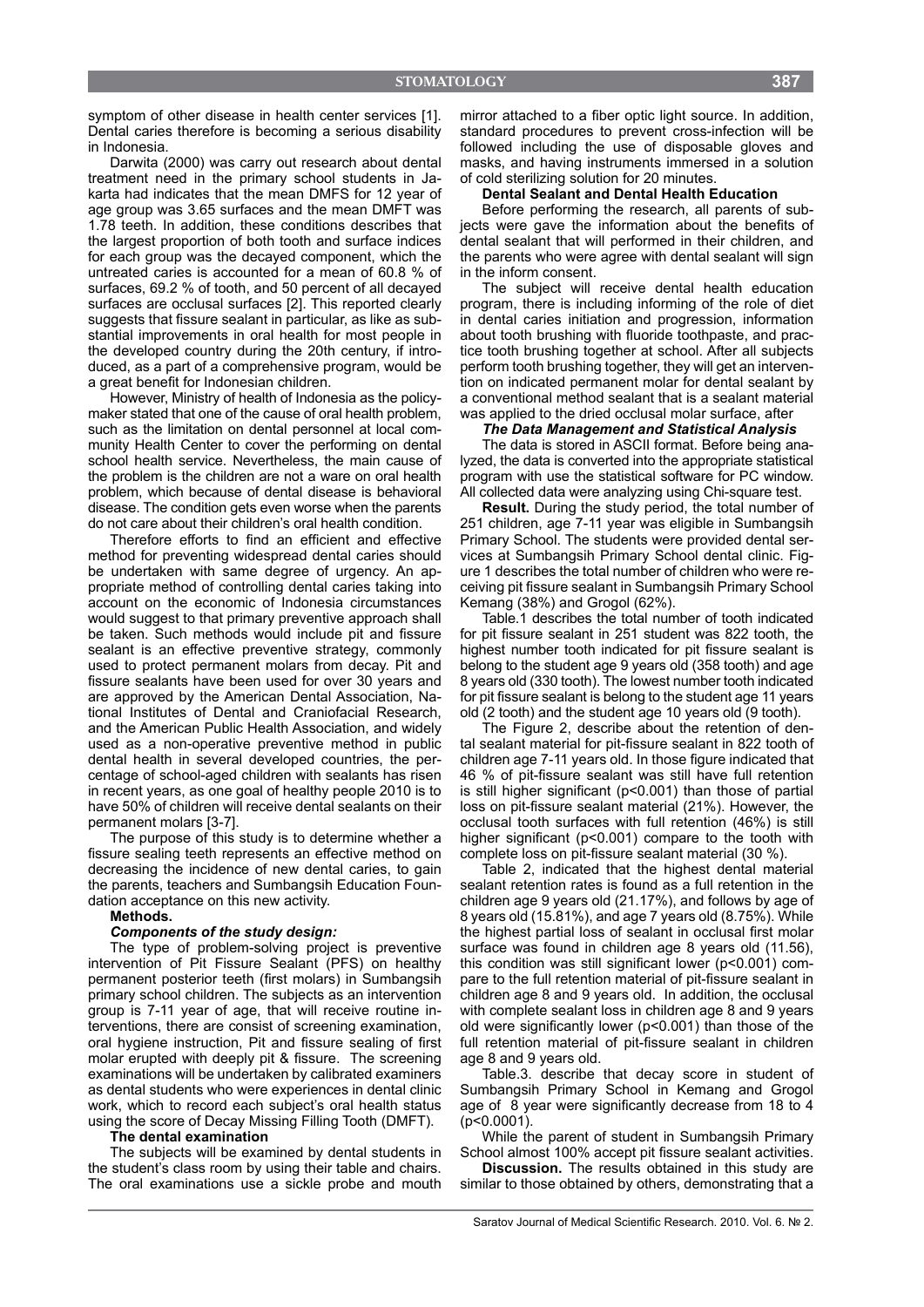pit fissure sealant can be used to prevent the expansion of initial caries lesions. The retention of the sealant almost high and similar than others. Recurrent caries was minimal and occurred in pit fissure areas in which some sealant loss had exposed a susceptible pit fissure. Although resealing was not used in this study, but several study describe that fluoride will release from the pit fissure material. This fluoride release is an important role in helping to heal remineralizes dentin and enamel [6-8].

The benefits of fluoride release from pit fissure material, following higher concentration of fluoroapatite. Fluoride will act as a catalyst for remineralization of demineralized tooth surfaces. Adjacent tooth surface in contact with pit fissure material will have potential to remineralize [8-12].

In the literature, the choice between the invasive and noninvasive pit fissure sealant material remains a matter of debate. In the present investigation the complete loss of pit fissure sealant from occlusal surface was considered that the adhesion of material to the wall of enamel was better, and the other side describe that the wall enamel was not dry [13-16]. There seems to be a need for defined guidelines for sealant application criteria and policy both locally and nationwide. The reduction of occlusal caries following dental sealant application is highly significant and dependent upon dental sealant retention, though the occlusal caries management may be improved by shifting the sealant policy from the traditional approach of prevention to interception, such as applying the sealants over detected or suspected enamel caries lesions instead of sealing sound teeth [13, 14, 17]. While in Table 3 indicated the mean decay was decrease significantly, one of the reason is the parents of student after receive the dental health education from dentist, they are looking for dental treatment and dental prevention due to pit and fissure sealant. Hence, dental health education and dental preventive method due to pit and fissure sealant which informed to parents can save money on healthcare expenditures by avoiding more labor intensive and invasive dental procedures such as restorative, endodontic, and surgical care [18-19].

**Conclusion.** This research result demonstrates that conservative cavity preparation with sealing for prevention is a successful technique, which conserves valuable tooth structure. The technique is particularly recommended, even though there is about 12.77%-15.69% were found as complete loss of sealant material. However, adequate isolation is the most critical aspect of the sealant application process. Therefore, placing sealants material in deep pit-fissure has to pay attention for controllable isolation. With these approaches, the utilization of dental sealants will improve the oral health among the next generation of school children in Indonesia.

## **References.**

1. Ministry of Health, Republic of Indonesia. Oral Health Profile in The 6th of Five years Development Programme.1st ed. Directorate of Oral Health, Ministry of Health Library. Jakarta: Depkes., 1999: 2-5.

2. Darwita R.R. Potential Use of ART Technique in the Management of Dental Caries in the School Dental Service in Indonesia. IDJ 2000; 7: 56-61.

3. Anty Lam. Increase in Utilization of dental sealant. J Contemp Dent Pract. www.thejcdp.com. 2008; 9: 1-7.

4. Jenkins S., Geurink K.V., Altenhoff L. (2002). Oral Health Programs in the Community. In: Community Oral Health Practice for Dental Hygienist. 1st ed. Philadelphia: W.B.Saunders Co. p.151-152.

5. Lewis J.M. Morgan M.V. (1994). A critical review of methods for the economic evaluation of fissure sealants; Community Dental Health; 11(2): 79-82.

6. Jayanth V. K, Mark D. S. A Contemporary Perspective on Dental Sealants: Changes in the prevalence and distribution of caries, the effectiveness of sealants, and guidelines for use are reviewed. J Of The Califor Dent Ass. 1998: http://www.cda.org/ library/cda\_member/pubs/journal/jour598/sealants.html

7. Garcia-Godoy F., Harris N.O., Helm D.M. Pit-and-fissure sealants. In: Harris NO, Garcia-Godoy F. Primary Preventive Dentistry. 6th ed. New Jersey: Pearson-Prentice Hall; 2004. Р. 285-318.

8. Boksman L. et al. (1987). Clinical evaluation of glass ionomer cement as a fissure sealant. Quintessence Interational; 18: 707-9.

9. Brooks J.D. et al. (1988). A pilot study of three tinted unfilled pit and fissure sealants: 23 month results in Milwaukee. Wisconsin. Clin Prev Dent; 10(1):18-22.

10. Komatsu H. et al. (1990). Glass ionomer cement designed for fissure sealant: 3-years clinical results. Journal of Dental Research; 69: 1046-1051.

11. Shimokobe et al. (1986). Clinical evaluation of glassionomer cement used for sealants; Journal of Dental Research; 65:812-816.

12. Houpt M. Shey Z. Effectiveness of fissure sealant after six years. Pediatric Dentistry 1983; 5: 104-106.

13. Mertz-Fairhurst E.J., et al. (1992). A comparative study of two pit and fissure sealants: six year results in Augusta, GA. Journal of the American Dentistry Association; 105: 237-239.

14. Simonsen R.J. (1991): Retention and effectiveness of dental sealant affter 15 years. Journal of the American Dental Association; 122: 34-42.

15. Wright G.Z., et al. (1988). A comparison between aoutopolymerizing and visible light activated sealants. Clinical and Preventive Dentistry; 10(1): 14-17.

16. Benedict I.T. (2001). Recommendations and Systematic Evidence Reviews, Guide to Community Preventive Services Oral Health. HSTAT:Guide to Clinical Preventive Services, 3rd Edition. http://www.ncbi.nlm.nih.gov/books/bv.fcgi?highlight=Ser vices,Preventive,Guide,

17. Wendt L.K., Kock G., Birkhed D. On the retention and effectiveness of fissure sealant in permanent molars after 15-20 years: a cohort study. Community Dent Oral Epidemiol. 2001; 29(4):302-7.

18. Yazici A.R., Arlin K., Çelik Ç., Gül Ö., Berrin D. A twoyear clinical evaluation of pit and fissure sealants placed with and without air abrasion pretreatment in teenagers. J Am Dent Assoc.2006 ; 137 : 1401-5.

19. Sharon S.C., Connolly I.M., Murphree K.R. A Review of the Literature: The Economic Impact of Preventive Dental Hygiene Services. J Dent Hyg. 2005; 79:1-11.

УДК616.31 Оригинальная статья

# **Особенности редукции жевательного аппарата у жителей г. Пензы и Пензенской области**

*О.В. Калмин – ГОУ ВПО Пензенский государственный университет, заведующий кафедрой анатомии человека, профессор, доктор медицинских наук; И.В. Маланьин – ГОУ ВПО Пензенский государственный университет, профессор кафедры стоматологии, доктор медицинских наук; Л.А. Зюлькина – ГОУ ВПО Пензенский государственный университет, ассистент кафедры стоматологии; П.В. Иванов – ГОУ ВПО Пензенский государственный университет, заведующий кафедрой стоматологии, кандидат медицинских наук.*

# **Characteristics of masticatory apparatus reduction among population of Penza and Penza region**

*O.V. Kalmin – Penza State University, Head of Department of Normal Human Anatomy, Professor, Doctor of Medical Science; I.V. Malanjin – Penza State University, Department of Stomatology, Professor, Doctor of Medical Science; L.A. Zyulkina – Penza State University, Department of Stomatology, Assistant; P.V. Ivanov – Penza State University, Head of Department of Stomatology, Candidate of Medical Science.*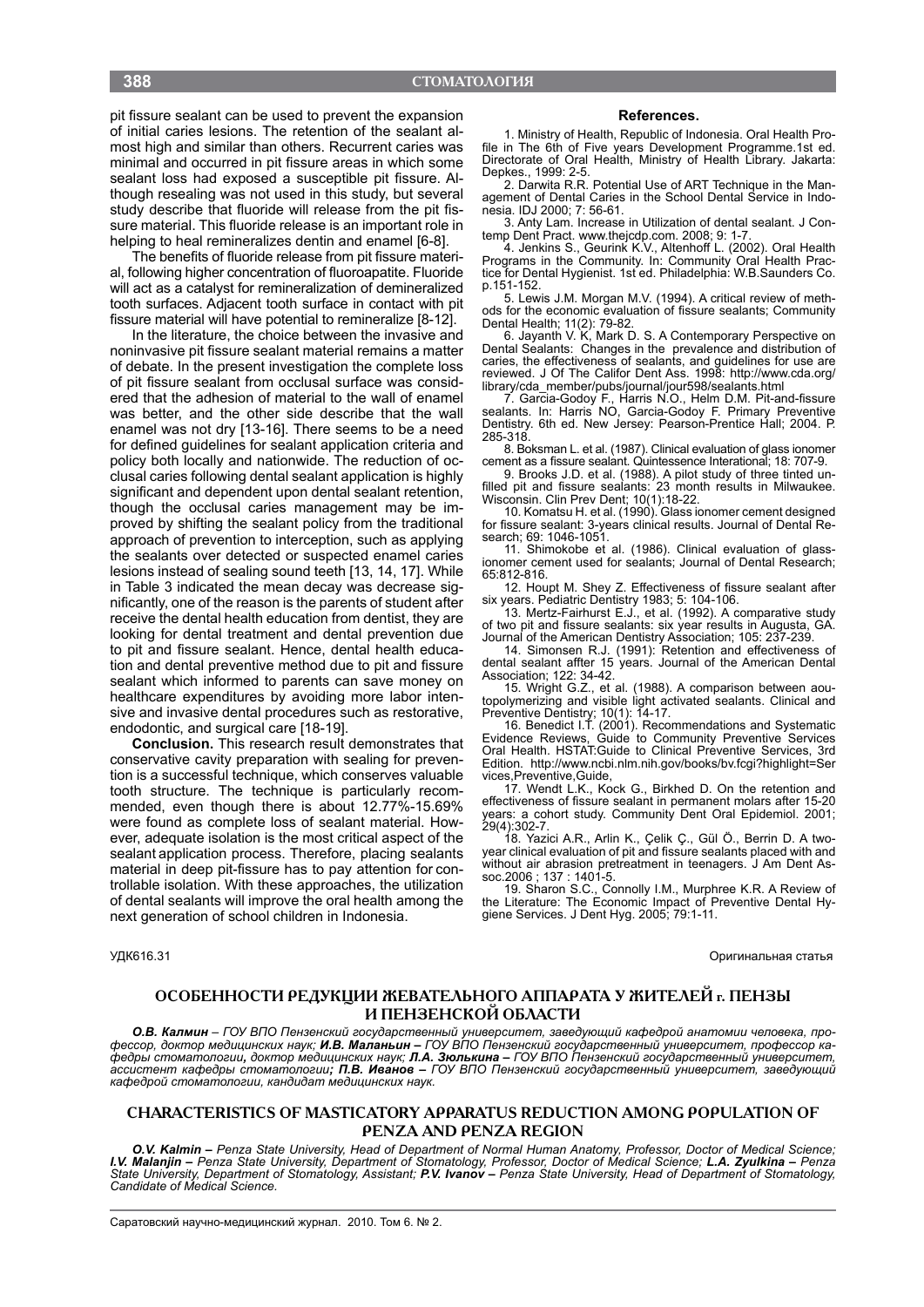*For article: Risqa Rina Darwita, Iwany Amalliah. Preventive Intervention of Pit Fissure Sealant to Reduce New Dental Caries Incidence in the Student of Sumbangsih Primary Schools Jakarta. Saratov Journal of Medical Scientific Research, 2010, vol. 6, № 2, p. 386-388* 



Figure 1. The distribution of students as subject's research in Primary School of Sumbangsih in Kemang & Grogol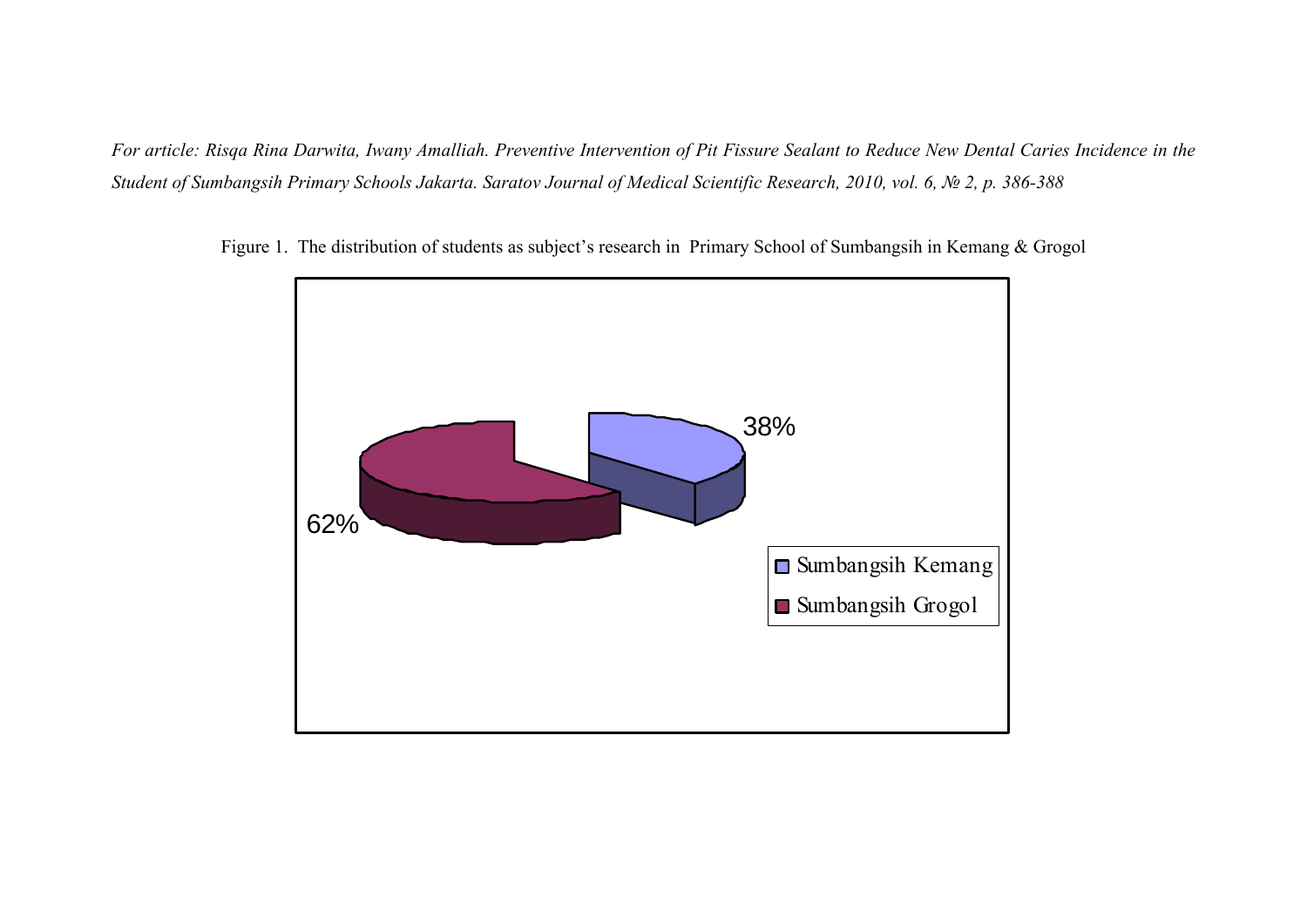Figure.2. the Distribution of retention of pit-fissure sealant in 822 tooth of children age 7-11 years old



 $\star \star : p < 0.001$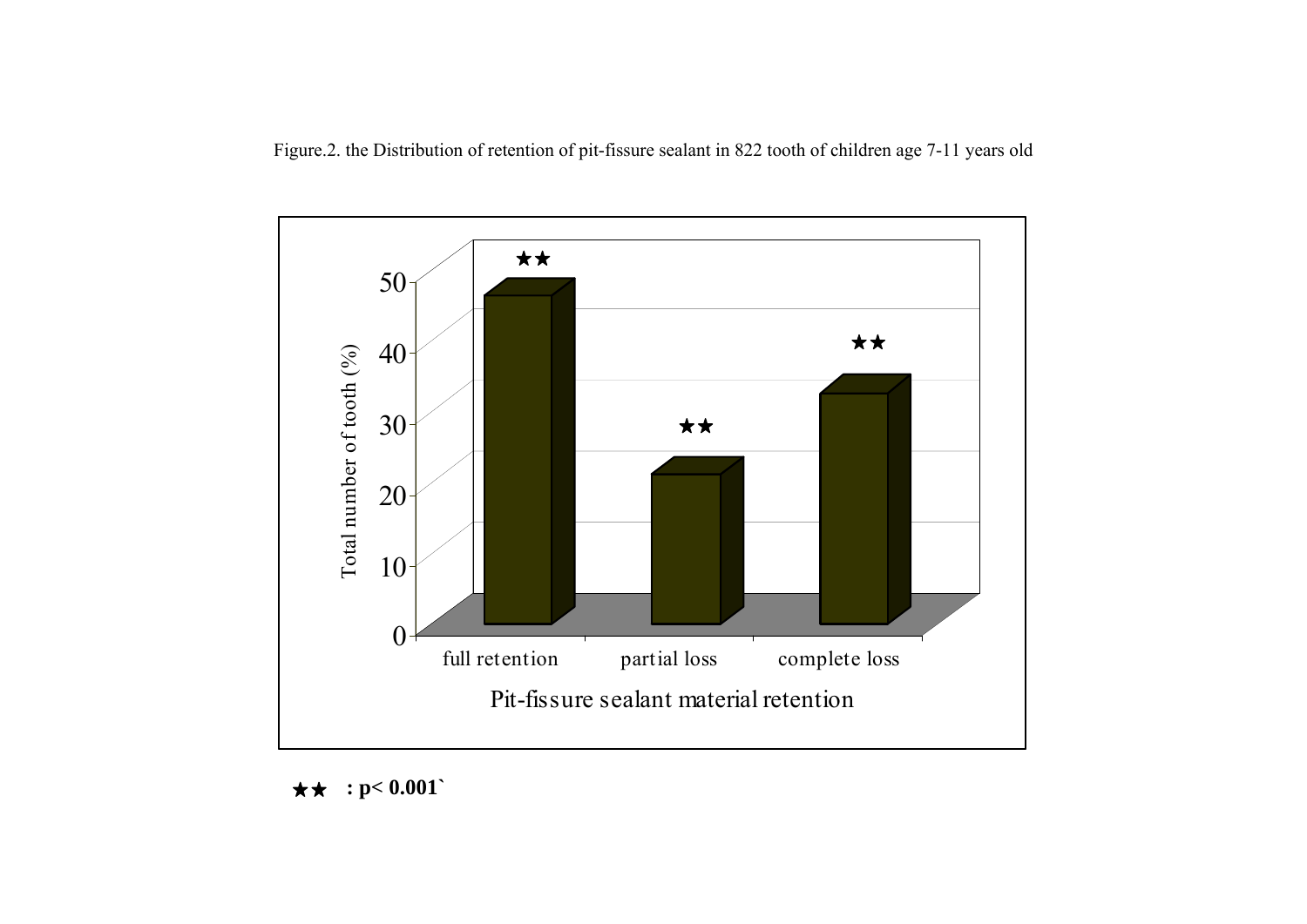| No   | Age (Year)     | Number of tooth |
|------|----------------|-----------------|
| $1.$ | $\overline{7}$ | 123             |
| 2.   | 8              | 330             |
| 3.   | 9              | 358             |
| 4.   | $10\,$         | 9               |
| 5.   | 11             | $\overline{2}$  |

Table 1. Distribution of total number tooth indicated for Pit & Fissure sealant by age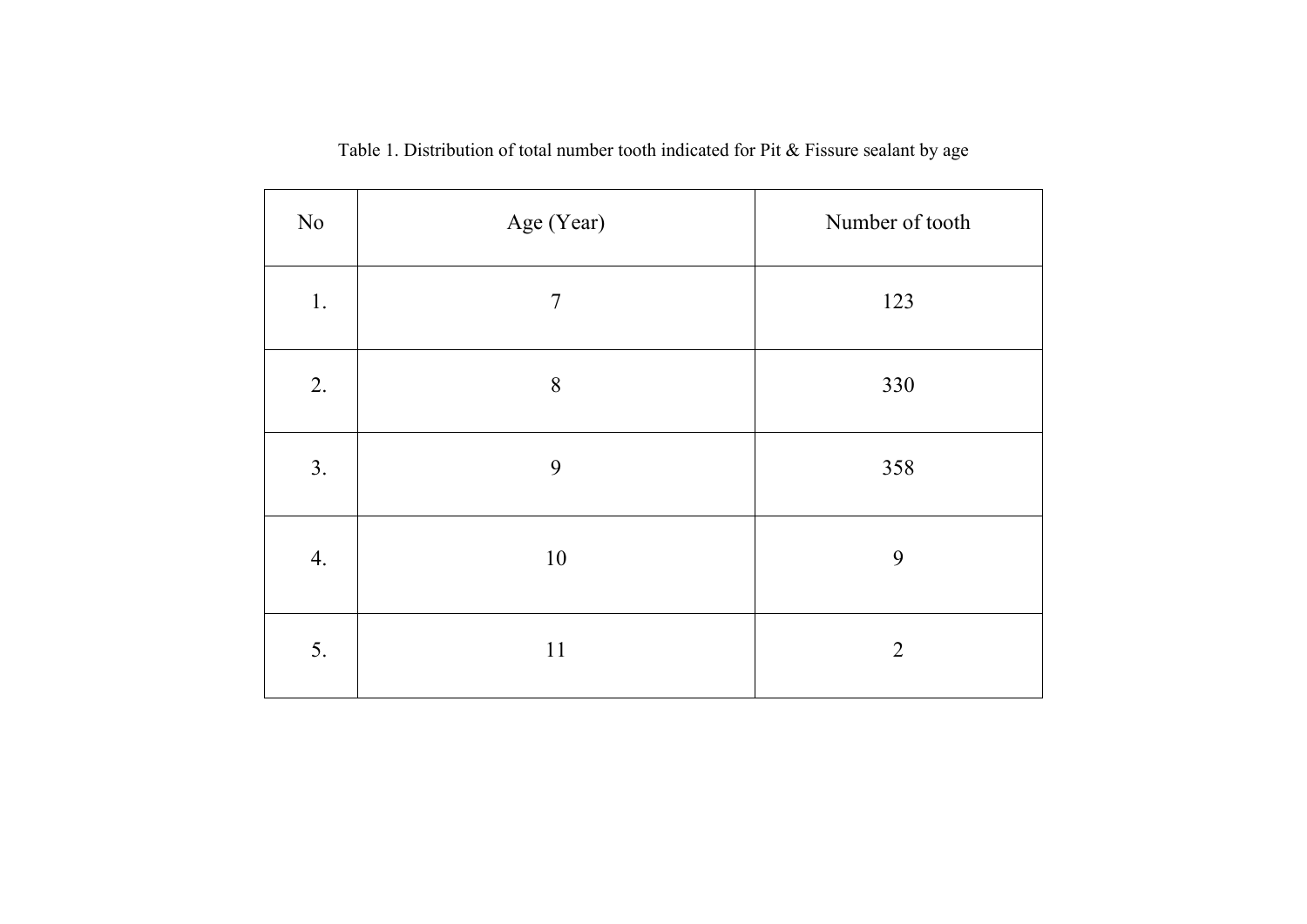Table.2. the number of occlusal sealant retention rates in 822 tooth first molar permanent of student age 7-11 year in Sumbangsih Primary School

|            | The number of occlusal sealant retention rates |                  |                       |                |               |                |               |
|------------|------------------------------------------------|------------------|-----------------------|----------------|---------------|----------------|---------------|
| Age (year) | full retention                                 |                  | partial loss          |                | complete loss |                |               |
|            | $\Sigma$ tooth                                 | $\frac{0}{0}$    | $\mathbf{P}$<br>Value | $\Sigma$ tooth | $\frac{0}{0}$ | $\Sigma$ tooth | $\frac{0}{0}$ |
| 7          | $72\,$                                         | 8.75             |                       | 22             | 2.68          | 29             | 3.53          |
| $\, 8$     | 130                                            | 15.81            | < 0.001               | 95             | 11.56         | 105            | 12.77         |
| 9          | 174                                            | 21.17            | < 0.001               | 55             | 6.69          | 129            | 15.69         |
| 10         | $\overline{4}$                                 | 0.49             |                       | $\,1$          | 0.12          | $\overline{4}$ | 0.49          |
| 11         | $\boldsymbol{0}$                               | $\boldsymbol{0}$ |                       | $\mathbf{1}$   | 0.12          | $\mathbf{1}$   | 0.12          |